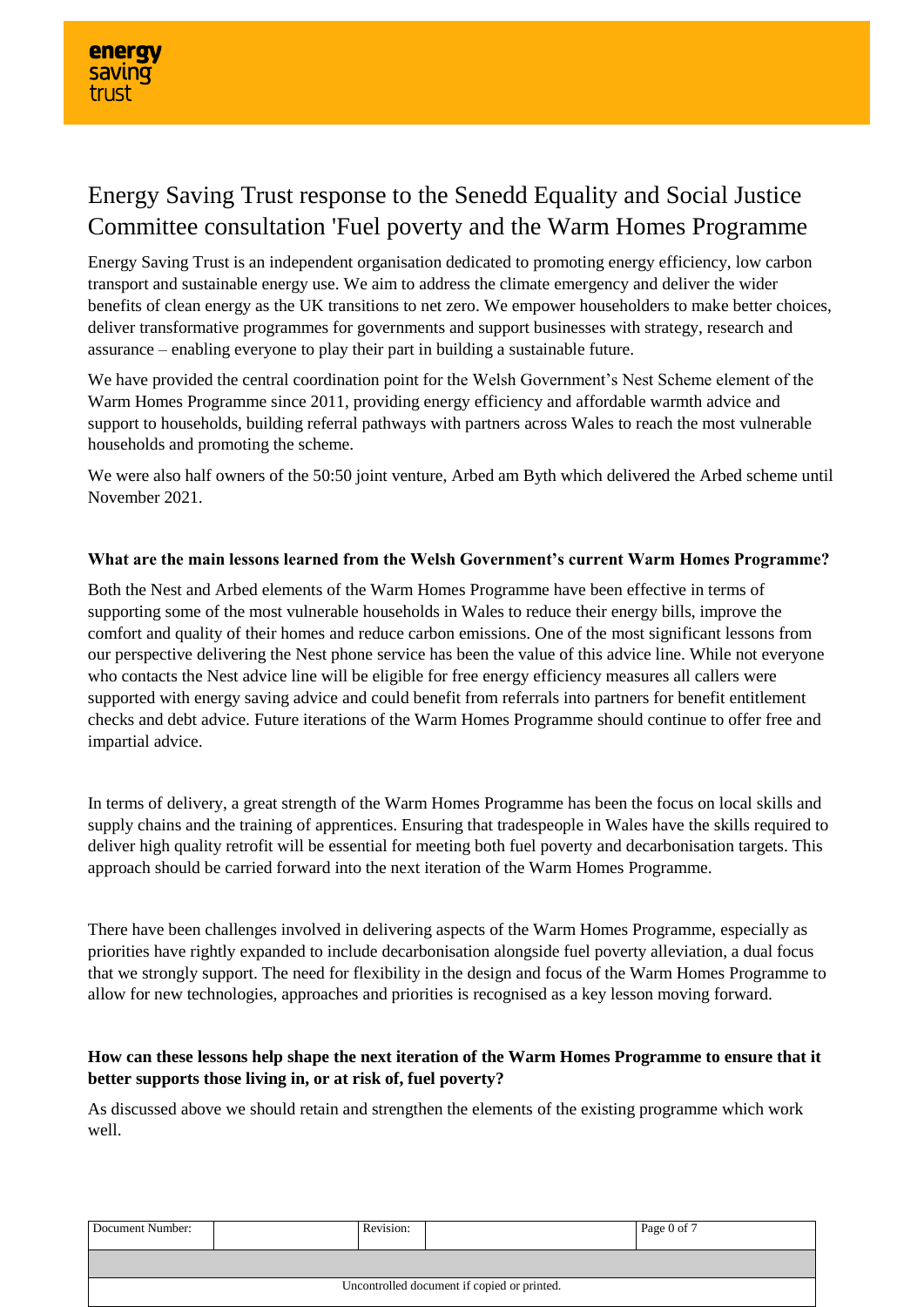

The importance of impartial and expert advice cannot be overstated, especially as we look to decarbonise our housing stock alongside alleviating fuel poverty. Nest advisors are already being contacted by customers who are asking about low carbon heating options and saying that they don't want replacement gas boilers. Advisors should be able to support consumers on these topics so that as well as advising on energy efficiency measures advice can be given on low carbon heating, maximising benefits, accessing Warm Homes Discount, switching supplier, and potentially on smart technologies, low carbon transport or renewable energy. Advice should continue to be available to anyone who feels they are struggling to heat their home affordably so that anyone who gets in touch is offered some form of support – even if they don't qualify for a package of funded improvements. Future iterations of the Warm Homes Programme should look to offer more in-depth tailored and personalised advice using smart meter data and in-home advice for some households. Throughout, the customer journey must be made as smooth as possible with the process made clear and excellent customer service offered.

The use of partner referral pathways with local and national organisations has allowed some of the most vulnerable and disengaged households to access support. This work has been aided by the promotion of schemes through a number of channels. We know that promotions that are supported by local authorities that target benefit recipients using local authority data work well to reach eligible households. This should be a central feature of future schemes.

The use of companies based in Wales to deliver the Warm Homes Programme has been a welcome success, as have the apprenticeships that have been offered through the programme. Moving forward an even greater focus on increasing skills across the country and strengthening local supply chains would be welcome. We know from our experiences helping to deliver similar programmes in Scotland that SMEs and trainees can benefit greatly from these government programmes (see 'Our Sub-Contractors' in the latest WarmWorks annual report<sup>1</sup>).

#### **In particular:**

-

#### **what should the eligibility criteria for home energy efficiency measures be,**

While the eligibility criteria will ultimately be under the Welsh Government's discretion and at least partly dictated by the scope of the future Warm Homes Programme we have some general views on eligibility criteria.

We agree that a primary focus of the Warm Homes Programme should be supporting vulnerable households to move out of fuel poverty and be left with more comfortable homes and more manageable bills. This is particularly important in the context of the current high energy prices and expected rises to come later in 2022. To help achieve these aims eligibility should be based on a combination of income and energy efficiency with consideration given to those more likely to be in or at risk of fuel poverty.

Any eligibility criteria should be easy to assess and as closely aligned with fuel poverty as possible. In practice this means assessing eligibility using workable proxies, as a full assessment of household income

<sup>1</sup> https://www.warmworks.co.uk/download/4870/

| Document Number:                            |  | Revision: |  | Page 1 of 7 |
|---------------------------------------------|--|-----------|--|-------------|
|                                             |  |           |  |             |
| Uncontrolled document if copied or printed. |  |           |  |             |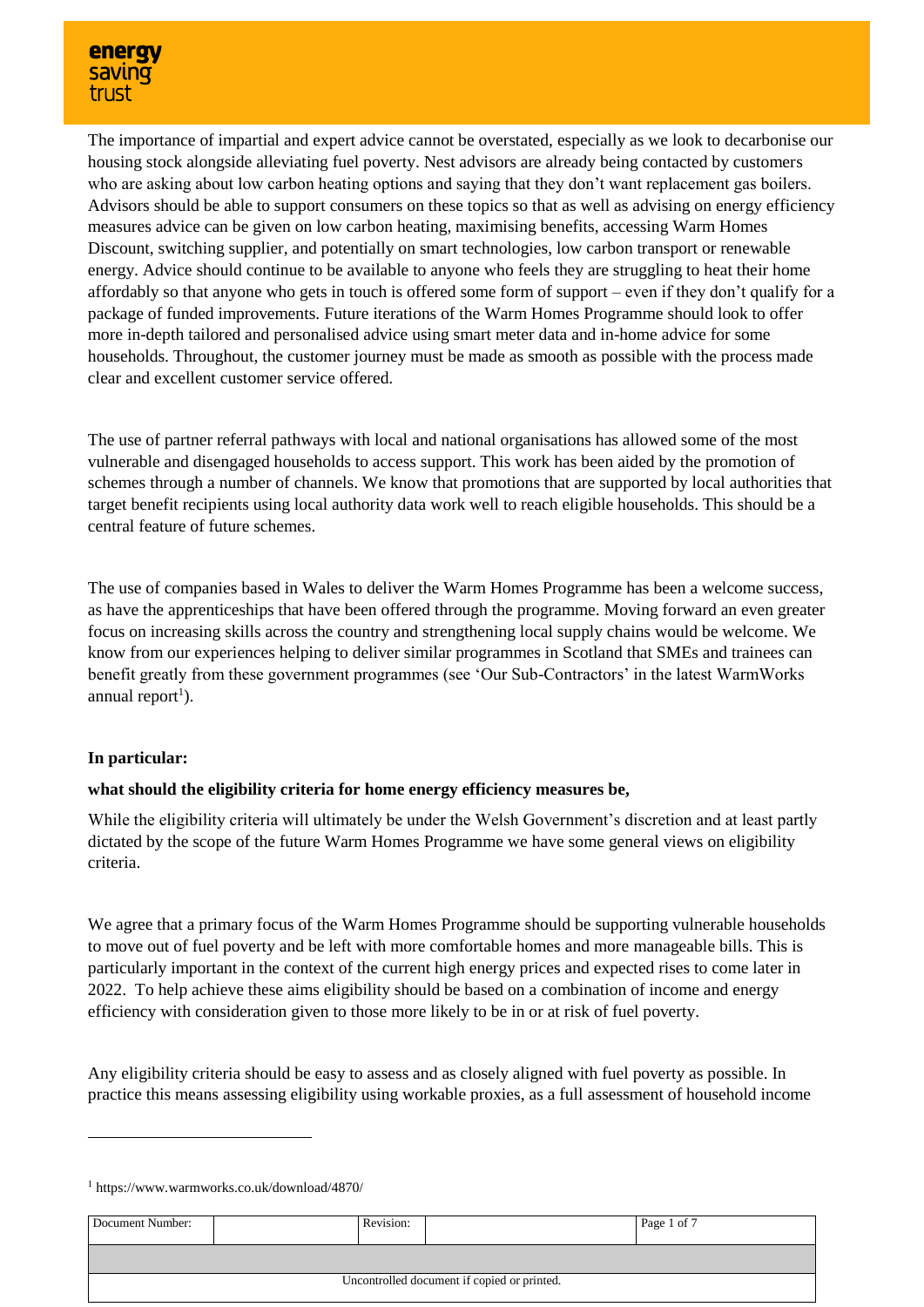and outgoings and the energy efficiency of a property is both financially and administratively costly. For income and energy efficiency proxies to be effective they must align relatively well with the reality of those who are in fuel poverty, this means having good data on the characteristics of fuel poor households.

Being in receipt of means-tested benefits is no longer a useful proxy for being in fuel poverty. In 2018 around 70% of people in fuel poverty were not in receipt of any means-tested benefits. These figures are from 2018 and so do not take account of the impacts of either Covid-19 or the current energy crisis. In practical terms this means that eligibility based solely on receipt of means-tested benefits is unlikely to be suitable, receipt of other benefits (e.g. disability living allowance, personal independence payments etc.) should feature, as well as a robust, clear and evidenced income assessment. The future scheme should consider discounting benefit payments from income assessments to allow more vulnerable households to be supported. Welsh Government should also consider raising the income threshold to support more people impacted by the energy price increases. Self-reporting of typical costs and comfort in the home, while lacking the statistical rigour favoured for reporting purposes, can be an effective means of triaging households that engage with the service in the first instance. Assessing whether a household is spending  $8\%$ , 10% or 20% of their income on energy bills is a relatively easy way of determining what support might be available to a household.

In terms of the energy efficiency of the home as an eligibility criteria, many people don't know what their EPC rating is (or may not have one for their home), or if they do this may be out of date. The future Warm Homes Programme could meet the cost of undertaking an EPC assessment on a property to overcome this initial barrier. There are many valid criticisms of EPCs but our view is that they remain a useful tool. Our view is that the current EPC criteria for Nest (EPC E to EPC G with some EPC D households also able to be supported with free energy efficiency measures if they meet other criteria) is worthwhile retaining but with the understanding that some households living in homes with higher EPC ratings can still experience fuel poverty if their incomes are especially low or their energy needs higher than average. To help address these households the future iteration of the Warm Homes Programme could build on the success of the Health Conditions Pilot to take account of additional medical conditions such as cancer and arthritis which form part of the eligibility for ECO, as well as other factors that can place households at greater risk of fuel poverty including property type, single parent households, number of dependents etc. (see [recent research into fuel](https://www.sciencedirect.com/science/article/pii/S2214629621004424#t0005)  [poverty risk factors\)](https://www.sciencedirect.com/science/article/pii/S2214629621004424#t0005). Taking this more nuanced approach has proven successful in terms of supporting those with underlying health issues through the Health Conditions Pilot. The pilot was introduced in September 2017 and updated in July 2019 to reach households living with a health condition made worse by cold or damp housing and living in fuel poverty or at risk of fuel poverty. The current criteria include those with a chronic respiratory, circulatory or mental health condition. From July 2019 to June 2021 6,000 of those referred met the health criteria and were referred for an income assessment. A total of 3,486 households passed the income assessment, therefore meeting all the criteria (2,146 of these households had measures installed).

## **should the area-based approach to tackling fuel poverty (Arbed) continue,**

We think there is value in an area-based approach to tackling fuel poverty and retrofitting homes alongside a national programme that householders who are struggling can access at any time rather than having to wait until an area-based scheme comes to their area. The previous Arbed scheme had many successes, including the installation of more varied measures. We know from our experiences in delivering Home Energy Scotland that an area-based approach can be effective alongside a national programme. There may be value

| Document Number:                            |  | Revision: |  | Page 2 of 7 |
|---------------------------------------------|--|-----------|--|-------------|
|                                             |  |           |  |             |
| Uncontrolled document if copied or printed. |  |           |  |             |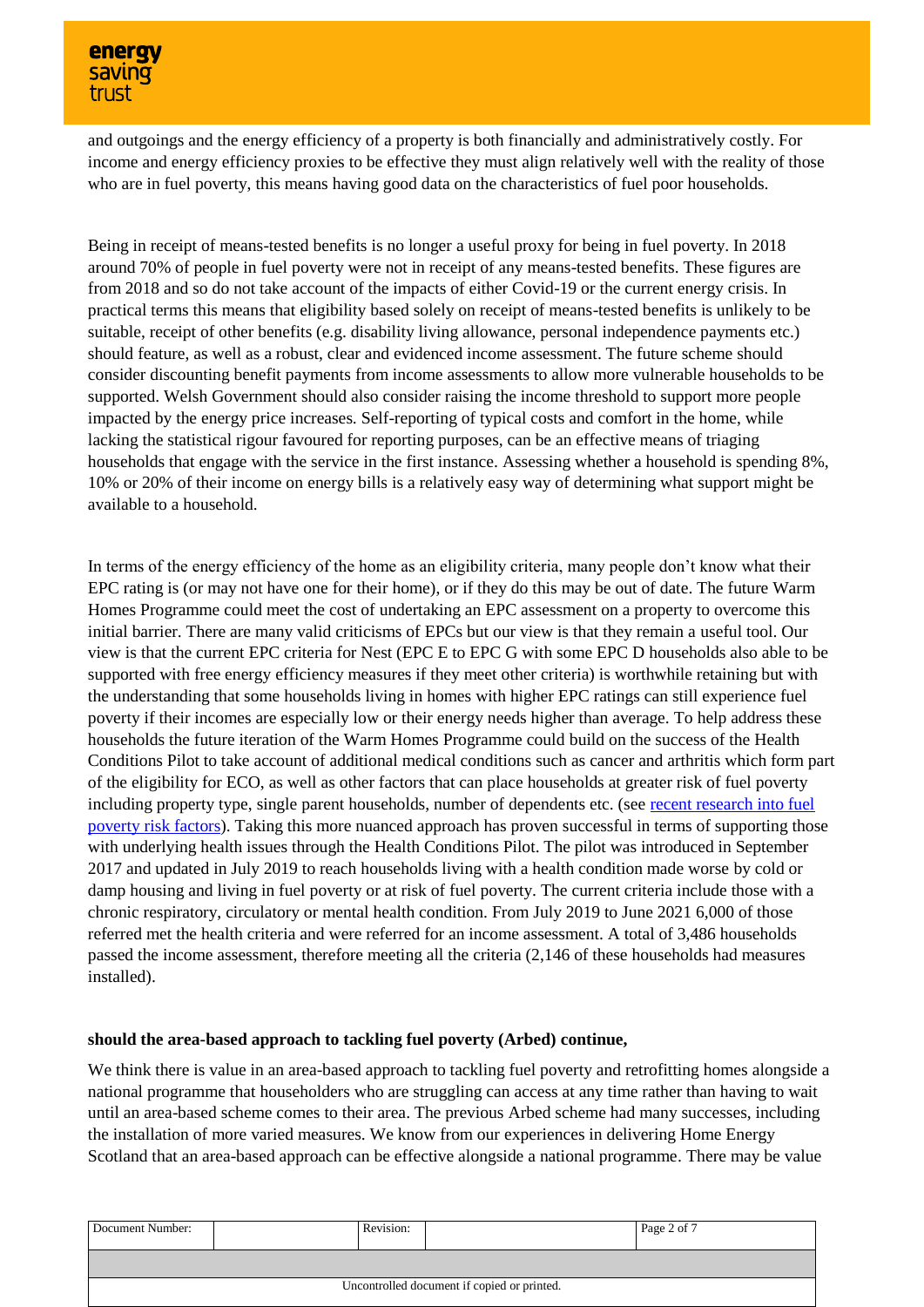in combining the area-based and centrally administered elements of the current Warm Homes Programme in future iterations.

Area based schemes enable insulation improvements to be made in flats and terraces of houses that would either not be possible or much more difficult at individual property level. Mass external insulation to properties across an area can improve the appearance of the area and community members report what a significant impact this has. From a delivery perspective it makes more sense to deliver external wall insulation on an area basis with this likely to be more cost effective due to economies of scale and householders more likely to agree to the insulation when it is being done *en masse* in the area.

Local Area Energy Plans, which build on Regional Energy Strategies, are now being developed in Wales with these due to be completed by the end of the 2023/24 financial year. This work could look to incorporate an area-based approach to retrofit. The Optimised Retrofit Programme is also moving towards a more areabased approach with local authority-led bids looking to improve private homes adjacent to council stock. Area-based schemes could look to combine ECO funding alongside Welsh Government, private and social landlord funding to improve outcomes for communities and trial new approaches. This approach has proven effective in Scotland where Scottish Government and local councils have delivered energy efficiency improvements to over 100,000 households through an area-based approach since 2013.

# **what specific support should be made available to meet the challenges associated with rural fuel poverty?**

Rural households face particular challenges when it comes to heating their homes and affording energy, with rural areas experiencing higher rates of fuel poverty than urban areas. Rural properties tend to be older with poorer insulation and a higher proportion of off-gas heating while average incomes in rural areas are lower than those in urban areas.

A relatively simple form of support could be to increase the grant cap for rural properties. Alternatively, larger grants could be made available for detached properties, those off the gas grid or older homes. The current Warm Homes Programme already sets a higher grant cap for homes off the gas grid.

A significant proportion of the additional costs for rural property retrofit is because supply chains in rural areas tend to be weaker with fewer suitably skilled tradespeople. At a fundamental level it would be welcome to see the focus on upskilling and training of the current programme continue with a particular focus on developing local supply chains and training apprentices in rural areas.

Future schemes should be sufficiently flexible to accommodate rural property specifics with those giving advice and support aware of the challenges rural households face in improving the efficiency and heating of their homes. This could mean in-home advice being made available to hard to treat and rural homes, something that we would support provided there was sufficient funding to enable this. 'Energy coaching', including aspects of behaviour change, has been shown to achieve significant bill savings in rural

| Document Number:                            |  | Revision: |  | Page 3 of 7 |
|---------------------------------------------|--|-----------|--|-------------|
|                                             |  |           |  |             |
| Uncontrolled document if copied or printed. |  |           |  |             |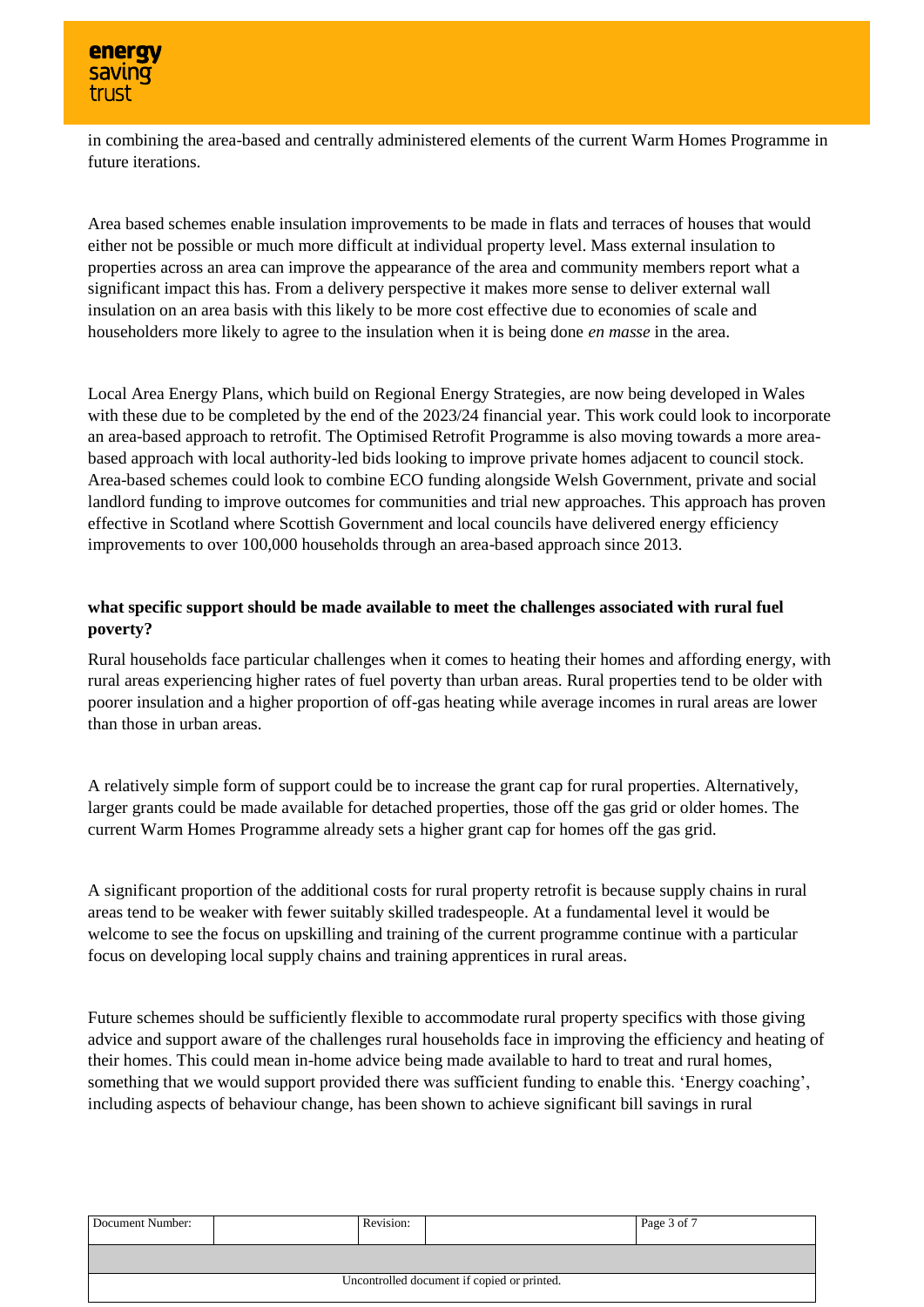

-

communities and would be a valuable addition to a future scheme<sup>2</sup>. We look forward to seeing the outcomes of the ongoing in-home advice pilot which is due to report in Spring 2022.

One issue with the current programme which disproportionately impacts rural areas is that properties listed as business premises are ineligible for support through Nest. Even if a self-employed person who works seasonally and has a very low income only lists their home as a business premises to receive tax returns they become ineligible for support. In many rural counties a fifth of the population is self-employed, in Powys 26% of people are self-employed, double the figure for Wales as a whole<sup>3</sup>. A future programme could look to address this issue by increasing the flexibility of the scheme.

Rural off-gas properties offer an opportunity to install heat pumps alongside energy efficiency measures as a low-regrets priority area given the very high fuel costs associated with oil and LPG heating. Prioritising the installation of heat pumps in these properties could be an effective way of introducing these measures into the programme while benefiting consumers.

#### **how can private sector landlords be encouraged to tackle fuel poverty amongst tenants?**

Addressing fuel poverty in the private sector must be a priority given that this is the worst-performing sector in terms of energy efficiency and private renters are disproportionately represented in fuel poverty statistics. We recognise that this is arguably the most challenging sector given the limited powers Welsh Government has over it. It is welcome that recent annual statistics from Nest show that a high proportion of private renters are being supported.

The Minimum Energy Efficiency Standards (MEES) set by UK Government which apply in Wales are designed to offer a strong incentive to landlords to improve the efficiency of their properties over time. It is essential that these legal requirements are properly enforced. Rent Smart Wales is well positioned to oversee this ratcheting of standards alongside local authorities but must be supported to do so. We understand that three local authorities in Wales have been given funding from BEIS to set up teams tasked with enforcing MEES but that elsewhere enforcement teams are less well-funded and are taking different approaches from one another. Targeted outreach to landlords from central and local government should also be undertaken. We understand that in one of the local authorities benefiting from having a dedicated MEES team prominent advertising has been published signalling the MEES changes and the team intend to send a series of letters to private landlords informing them of the changes and offering assistance.

In Scotland interest-free loans of up to £38,500 are available to private sector landlords for a combination of energy efficiency (up to £15,000), renewable generation (up to £17,500) and energy storage (up to £8,000). To qualify, properties and landlords must be registered and properties cannot be second homes or holiday

<sup>2</sup> Page 3. http://www.nea.org.uk/wp-content/uploads/2016/07/Relationship-experts\_final-report.pdf <sup>3</sup> [https://statswales.gov.wales/Catalogue/Business-Economy-and-Labour-Market/People-and-Work/Employment/Persons-](https://statswales.gov.wales/Catalogue/Business-Economy-and-Labour-Market/People-and-Work/Employment/Persons-Employed/StatusOfEmployedPersons-by-WelshLocalAuthority-Measure)[Employed/StatusOfEmployedPersons-by-WelshLocalAuthority-Measure](https://statswales.gov.wales/Catalogue/Business-Economy-and-Labour-Market/People-and-Work/Employment/Persons-Employed/StatusOfEmployedPersons-by-WelshLocalAuthority-Measure)

Document Number: Revision: Revision: Page 4 of 7 Uncontrolled document if copied or printed.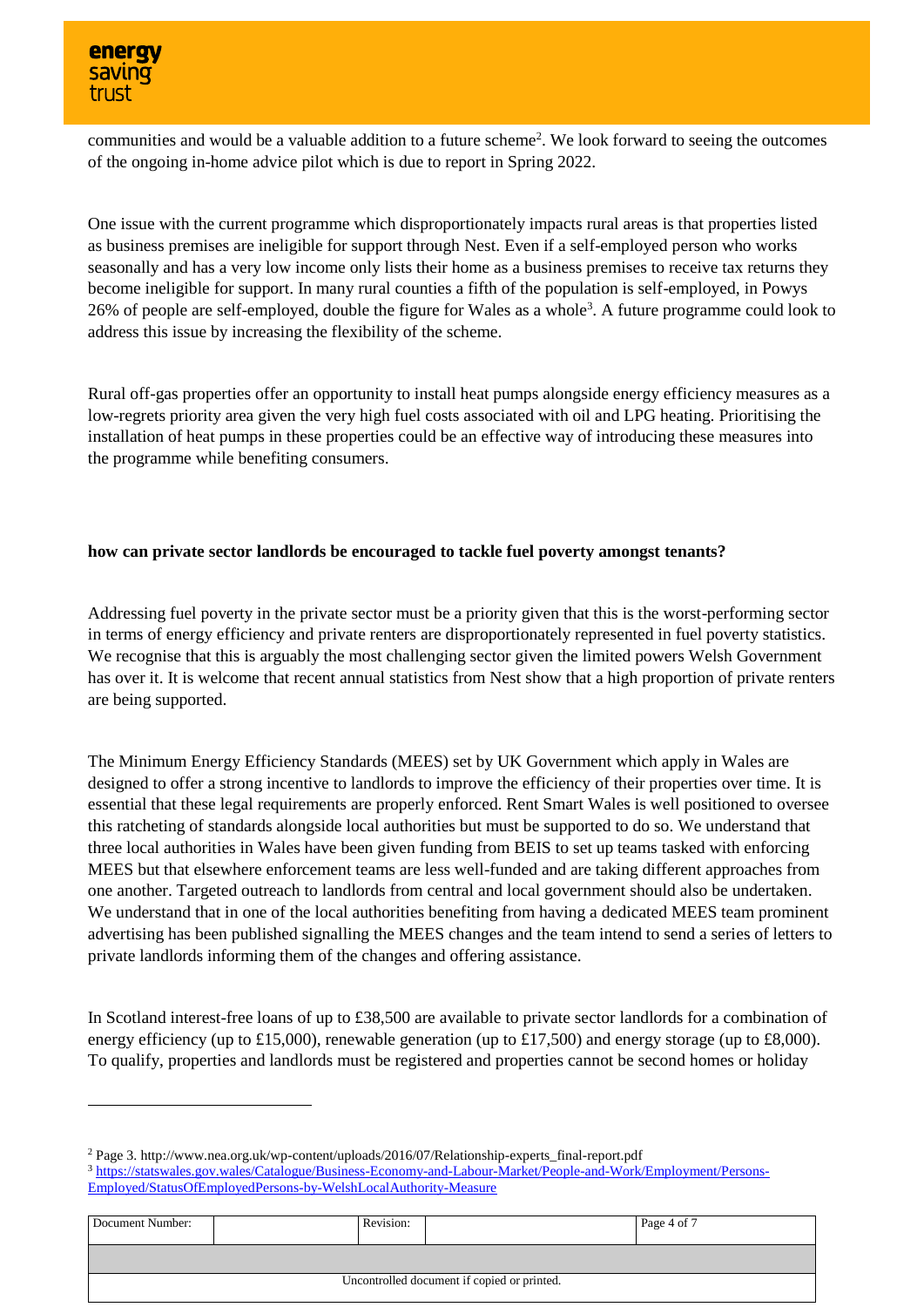homes and must be currently or soon to be occupied by tenants. If the landlord has five properties or fewer the loan is interest free. If they have six or more properties in their portfolio, the loan is subject to interest at 3.5% APR. The repayment period can be up to a maximum of 8 years. Central to the scheme is the delivery of impartial advice. Applicants must contact Home Energy Scotland personally to get impartial advice about their home and engage in a decision-making process about how best to improve it. An EPC assessment must also be produced recommending the chosen measures.

We noted the Minister for Climate Change referred to concerns around the MEES uplift in the private rented sector when announcing the Private Sector Leasing Scheme, explicitly linking the funding available to private landlords to upgrade their properties through the leasing proposal to the EPC MEES uplift, the reduction of fuel poverty and tackling climate change [\(Plenary 30/11/2021](https://record.assembly.wales/Plenary/12499#A68724) para. 153). While at an early stage this approach could be an effective means of improving the energy efficiency of rented homes and reducing the rates of fuel poverty of tenants.

### **how can any successor scheme(s) better advance equality and social justice considerations?**

As previously discussed, the eligibility criteria and targeting can be designed to support those who are most vulnerable. Bespoke impartial and expert advice further supports vulnerable groups. There a lessons learned from the Nest advice line which should be carried over to the next iteration. In particular the benefits of partnership working cannot be overstated. The Partnership Development Managers have been able to build trusted referral pathways which allow more households to access support. As well as energy advice those accessing Nest are helped to access funded benefit entitlement checks and tariff switching services – an integral part of the programme.

## **How can the Welsh Government ensure that the next iteration of the Warm Homes Programme better aligns with its efforts to decarbonise Welsh housing?**

It is important to highlight that decarbonisation and alleviation of fuel poverty do not have to be competing interests, both can be achieved simultaneously. The current Nest scheme is usually only able to fund the installation of insulation OR heating. This is most likely an issue with the grant cap (the cap is set at £5,000 for EPC E homes on-gas and £8,000 for EPC F and G homes on-gas, the cap is higher for off-gas properties). This, coupled with the fact that households can only access funded Nest support once means that householders tend to opt for new heating systems, most often new gas boilers. The future scheme should adopt a strong fabric first approach and ideally set a grant cap that allows for both insulation and heating to be installed. Allowing households to access Warm Homes Programme support more than once could also improve uptake and see more fabric measures installed which would reduce emissions and lower bills.

Projected carbon savings as well as fuel bills savings could be used to identify potential packages of support for households with a commitment to never offering a package of measures that either increases running costs or increases emissions.

The installation of heat pumps as part of the future Warm Homes Programme should become commonplace. If installed correctly in homes that are suitably insulated heat pumps can heat homes at reasonable cost. These costs are likely to be reduced as levies on electricity shift either onto gas or general taxation as committed to in the UK Government's Heat and Buildings Strategy. Moving to electric heating will not only support decarbonisation but, as an increasing share of electricity is supplied through renewable sources, it

| Document Number:                            |  | Revision: |  | Page 5 of 7 |
|---------------------------------------------|--|-----------|--|-------------|
|                                             |  |           |  |             |
| Uncontrolled document if copied or printed. |  |           |  |             |